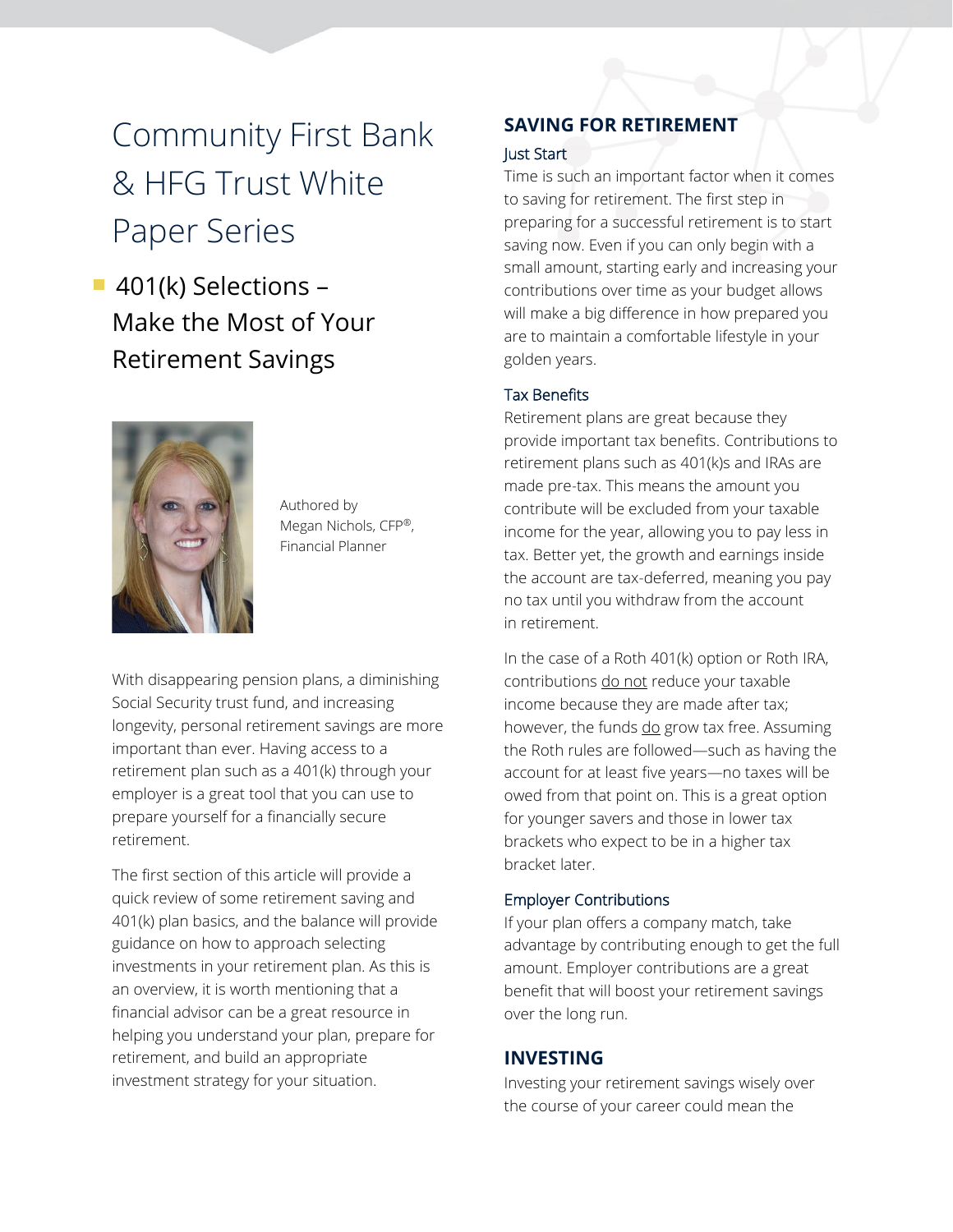difference between retiring on your own terms and being forced to work longer and/or live on a restricted budget for the rest of your life.

First, let us review what *not* to do when making investment selections or changes, then we will discuss some time-tested principles for retirement investing success.

### **DO NOT…**

### Chase Return

Selecting investments based on past performance is not a good strategy. The investment options with the best one-, five-, or 10-year returns are not necessarily the investments that will do best over the next one,

mind that markets go up and they go down, but sticking to your investment strategy during good times and bad will give you the best chance of success long term.

## **BUILDING A LONG-TERM INVESTMENT STRATEGY**

With an understanding of what not to do, here are some tried and true principles to help you create a diversified, risk-appropriate asset allocation in your retirement plan.

### Start with Risk

The first step to creating an investment mix is to determine how much risk is appropriate for



ource: Mutual Fund Landscape 2020, Dimensional Fund Advisors. See Appendix for important details on the study. Past performance is no guarantee of future results.

five, or 10 years. In fact, there is a good chance they will not be the top performers.

### Let Emotion Get the Best of You

The two most common emotions that get in investors' way are fear and greed. When markets go through downturns, investors often panic (fear) and want to pull out until things get better. Similarly, investors get overly optimistic (greed) when markets are doing well and feel more comfortable turning up the risk or placing bets by overweighting individual sectors or areas of the market that are doing well. Keep in

your time horizon and how much risk you feel comfortable taking. The chart below shows range of returns over rolling one-, five-, 10-, and 20-year periods for stocks and bonds from 1950 – 2020. Stocks provide more long-term growth than bonds but are also more volatile. Notice one-year returns have ranged from +47% to -39% for stocks. The lowest 20-year average annual return, on the other hand, was 6%.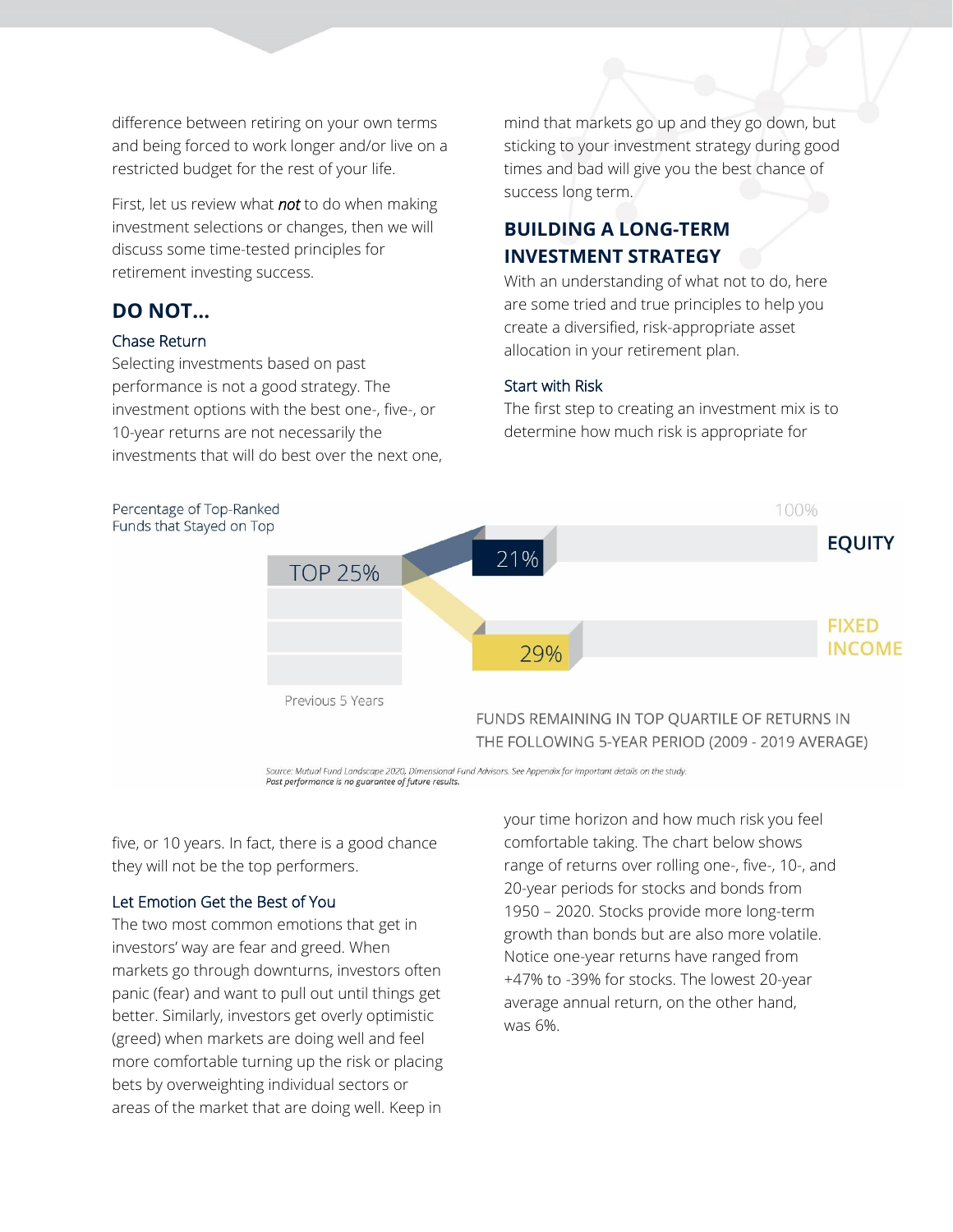

Source: Centrerys, cecomeresy, restses, research Politics (2011)<br>Stridense allows are based on calendar year returns from 19<br>Stridense/Mootion for periods from 1950 to 2010 and Bloo<br>Guide its the Markets – U.S. Data are as FactSet, rederal Reserve, Robert Shiler, Strategas/Ibl<br>alendar year returns from 1950 to 2020. Stocks repres<br>from 1950 to 2010 and Bloomberg Barclays Aggregate ent the S&P 500 Shiller Composite and Bo<br>thereafter, Growth of \$100,000 is based

*Source: JP [Morgan Guide to the Markets](https://am.jpmorgan.com/us/en/asset-management/adv/insights/market-insights/guide-to-the-markets/?c3apidt=p40886527605&gclid=CjwKCAjwj6SEBhAOEiwAvFRuKAtSNqy1rMjboZGvMx7_PPPFNSMdJhKimpk-UNKHmnrMYa6JU_w3YhoCT9kQAvD_BwE&gclsrc=aw.ds)*

The more time you have before retirement, the more you can allocate to stocks, assuming you can withstand the ups and downs emotionally. As you approach retirement, reducing your risk by shifting some of your stock investments to bonds/fixed income is wise because you want to ensure that your income needs in retirement are covered, regardless of what is happening with the stock market. Your bond investments will provide this safety net as they are much less volatile than stocks. Remember though, retirement is not the end of your investment horizon. You will likely want to maintain an allocation to diversified stocks even after you've left the workforce as they will be your long-term return generator.

For perspective, an aggressive investment allocation for someone 10+ years from retirement will have 70 - 100% diversified stocks and the rest in bonds. Whereas a common allocation for clients nearing or in the early stages of retirement is 50 - 60% stocks.

#### **J.P.Morgan** Asset Mana

Notice in the chart above, the 50/50 allocation is significantly less volatile over one-year

periods than an allocation to stocks alone.

### **Diversify**

Diversification is important for risk reduction. There are a few ways to diversify an investment portfolio, all of which can be done inside your 401(k) or similar retirement plan.

First, most 401(k) plans offer an investment menu consisting of mutual funds. Mutual funds are professionally managed investments containing, typically, hundreds or even thousands of individual securities (e.g., stocks and bonds). This allows investors to easily spread out their risk. Try to choose funds that are low in cost (under 0.50% annual expense is good). Index funds are a great option because they are low cost and broadly diversified. Actively managed funds are typically more expensive, less diversified, and fail as a group to outperform benchmarks about 80-90% of the time over periods of 10+ years.